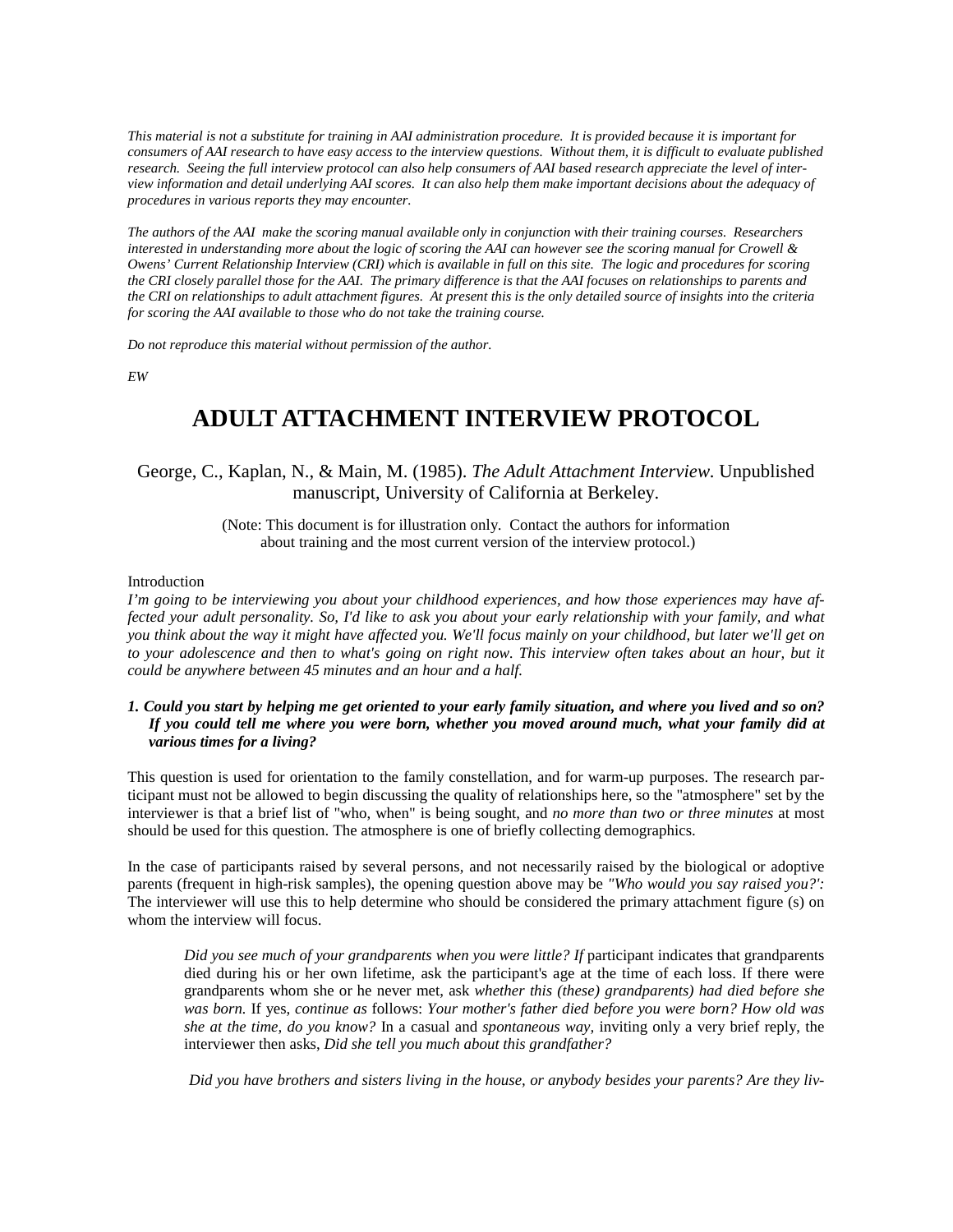*ing nearby now or do they live elsewhere? -* 

### *2. I'd like you to try to describe your relationship with your parents as a young child if you could start from as far back as you can remember?*

Encourage participants to try to begin by remembering very early. Many say they cannot remember early childhood, but you should shape the questions such that they focus at first around age five or earlier, and gently remind the research participant from time to time that if possible, you would like her to think back to this age period.

Admittedly, this is leaping right into it, and the participant may stumble. If necessary, indicate in some way that experiencing some difficulty in initially attempting to respond to this question is natural, but indicate by some silence that you would nonetheless like the participant to attempt a general description.

# *3. Now I'd like to ask you to choose five adjectives or words that reflect your relationship with your mother starting from as far back as you can remember in early childhood--as early as you can go, but say, age 5 to 12 is fine. I know this may take a bit of time, so go ahead and think for a minute...then I'd like to ask you why you chose them. I'll write each one down as you give them to me.*

Not all participants will be able to think of five adjectives right away. Be sure to make the word *relationship*  clear enough to be heard in this sentence. Some participants do use "relationship" adjectives to describe the parent, but some just describe the parent herself --e.g., "pretty"... "efficient manager"--as though they had only been asked to "pick adjectives to describe your mother". These individual differences are of interest only if the participant has heard the phrase, "that reflect your childhood *relationship"* with your mother. The word should be spoken clearly, but with only slight stress or emphasis.

Some participants will not know what you mean by the term *adjectives,* which is why we phrase the question as "adjectives or words". If the participant has further questions, you can explain, "just words or phrases that would describe or tell me about your relationship with your (mother) during childhood".

The probes provided below are intended to follow the entire set of adjectives, and *the interviewer must not begin to probe until the full set of adjectives has been given.* Be patient in waiting for the participant to arrive at five adjectives, and be encouraging. This task has proven very helpful both in starting an interview, and in later interview analysis. It helps some participants to continue to focus upon the relationship when otherwise they would not be able to come up with spontaneous comments.

If for some reason a subject does not understand what a memory is, you might suggest they think of it like an image they have in their mind similar to a videotape of something which happened when they were young. Make certain that the subject really does not understand the question first, however. The great majority who may seem not to understand it are simply unable to provide a memory or incident.

The participant's ability (or inability) to provide both an overview of the relationship and specific memories supporting that overview forms one of the most critical bases of interview analysis. For this reason it is important for the interviewer to press enough in the effort to obtain the five "overview" adjectives that if a full set is not provided, she or he is reasonably certain that they truly cannot be given.

The interviewer's manner should indicate that waiting as long as a minute is not unusual, and that trying to come up with these words can be difficult. Often, participants indicate by their non-verbal behavior that they are actively thinking through or refining their choices. In this case an interested silence is warranted. Don't, however, repeatedly leave the participant in embarrassing silences for very long periods. Some research participants may tell you that this is a hard job, and you can readily acknowledge this. If the participant has extreme difficulty coming up with more than one or two words or adjectives, after a period of two to three minutes of supported ttempts ("Mm... I know it can be hard ...this is a pretty tough question... Just take a little ore time"),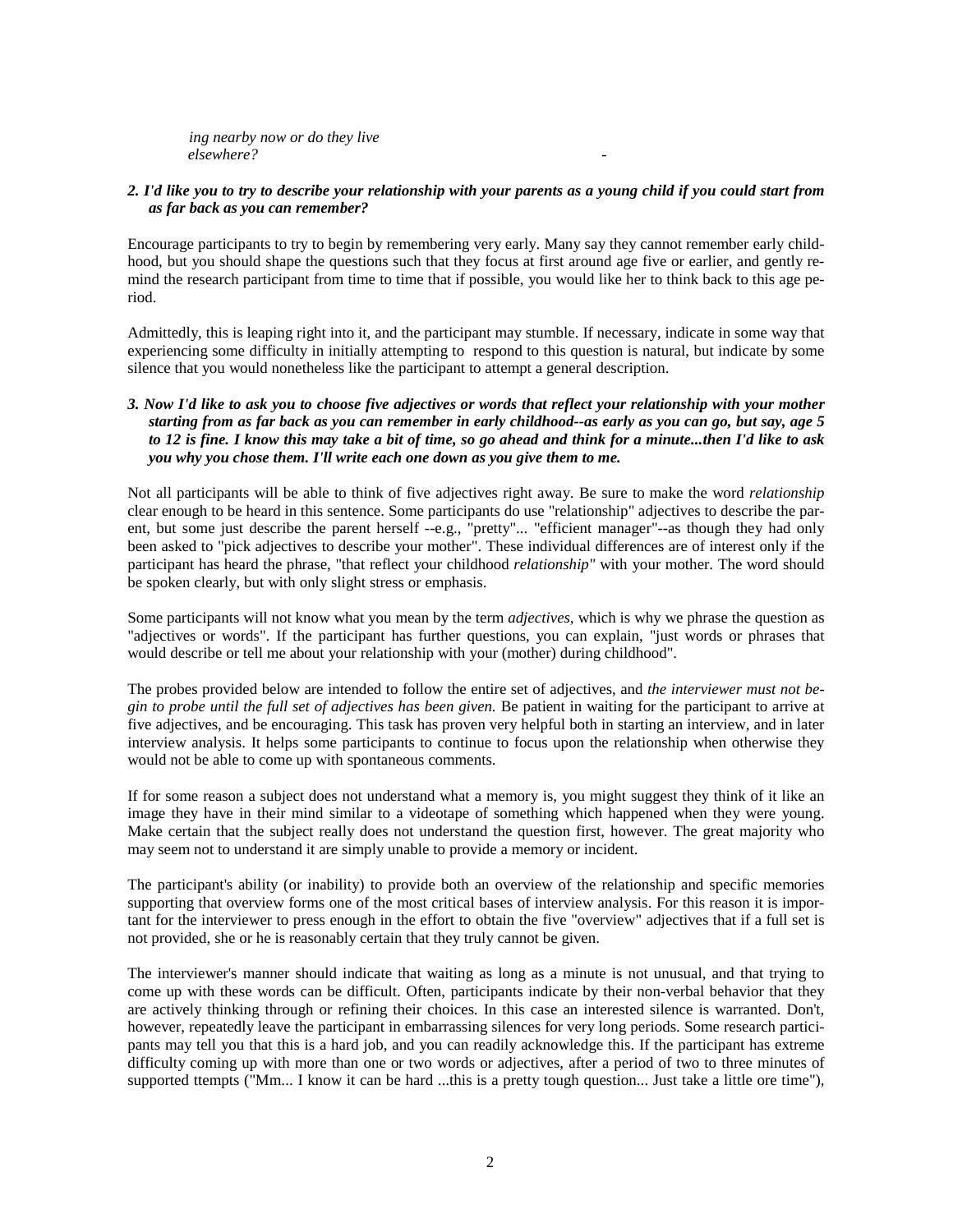then say something like "Well, that's fine. Thank you, we'll just go with he ones you've already given me." The interviewer's tone here should make it clear that the participant's response is perfectly acceptable and not uncommon.

*Okay, now let me go through some more questions about your description of your childhood relationship with your mother. You say your relationships with her was (you used the phrase) Are there any memories or incidents that come to mind with respect to (word)* 

The same questions will be asked *separately* for *each* adjective in series. Having gone through the probes which follow upon this question (below), the interviewer moves on to seek illustration for each of the succeeding adjectives in turn:

*You described your childhood relationship with your mother as (or, `your second acyective was", or "the second word you used was"). Can you think of a memory or an incident that would illustrate why you chose to describe the relationship?* 

The interviewer continues, as naturally as possible, through each phrase or adjective chosen by the participant, until all five adjectives or phrases are covered. A specific supportive memory or expansion and illustration is requested for each of the adjectives, separately. In terms of time to answer, this is usually the longest question. Obviously, some adjectives chosen may be almost identical, e.g., "loving ... caring". Nonetheless, if they have been given to you as separate descriptors, you must treat each separately, and ask for memories for each.

While participants sometimes readily provide a well-elaborated incident for a particular word they have chosen, at other times they may fall silent; or "illustrate" one adjective with another ("loving ...um, because she was generous"); or describe what usually happened--i.e., offer a "scripted" memory--rather than describing specific incidents. There are a set series of responses available for these contingencies, and it is vital to memorize them.

If the participant is silent, the interviewer waits an appropriate length of time. If the participant indicates nonverbally that she or he is actively thinking , remembering or simply attempting to come up with a particularly telling illustration, the interviewer maintains an interested silence. If the silence continues and seems to indicate that the participant is feeling stumped, the interviewer says something like, "well, just take another minute and see if anything comes to mind". If following another waiting period the participant still cannot respond to the question, treat this in a casual, matter of fact manner and say "well, that's fine, let's take the next one, then". Most participants do come up with a response eventually, however, and the nature of the response then determines which of the follow-up probes are utilize

If the participant re-defines an affective with a second adjective as, "Loving ---she was generous", the interviewer probes by repeating the original adjective (loving) rather than permitting the participant to lead them to use the second one (generous). In other words, the interviewer in this case will say, "Well, can you think of a specific memory that would illustrate how your relationship was loving?" The interviewer should be careful, however, not to be too explicit in their intention to lead the participant back to their original word usage. If the speaker continues to discuss "generous" after having been probed about loving once more, this violation of the discourse task is meaningful and must be allowed. As above, the nature of the participant's response determines which follow-up probes are utilized.

If a spgcific and well-elaborated incident is given, the participant has responded satisfactorily to the task, and the interviewer should indicate that she or he understands that. However, the interviewer should briefly show continuing interest by asking whether the participant can think of a second incident.

- If one specific but poorly elaborated incident is given, the interviewer probes for a second. Again, the interviewer does this in a manner emphasizing his or her own interest.
- If as a first response the participant gives a "scripted" or "general" memo[y, as "Loving. She always took us to the park and on picnics. She was really good on holidays" or "Loving. He taught me to ride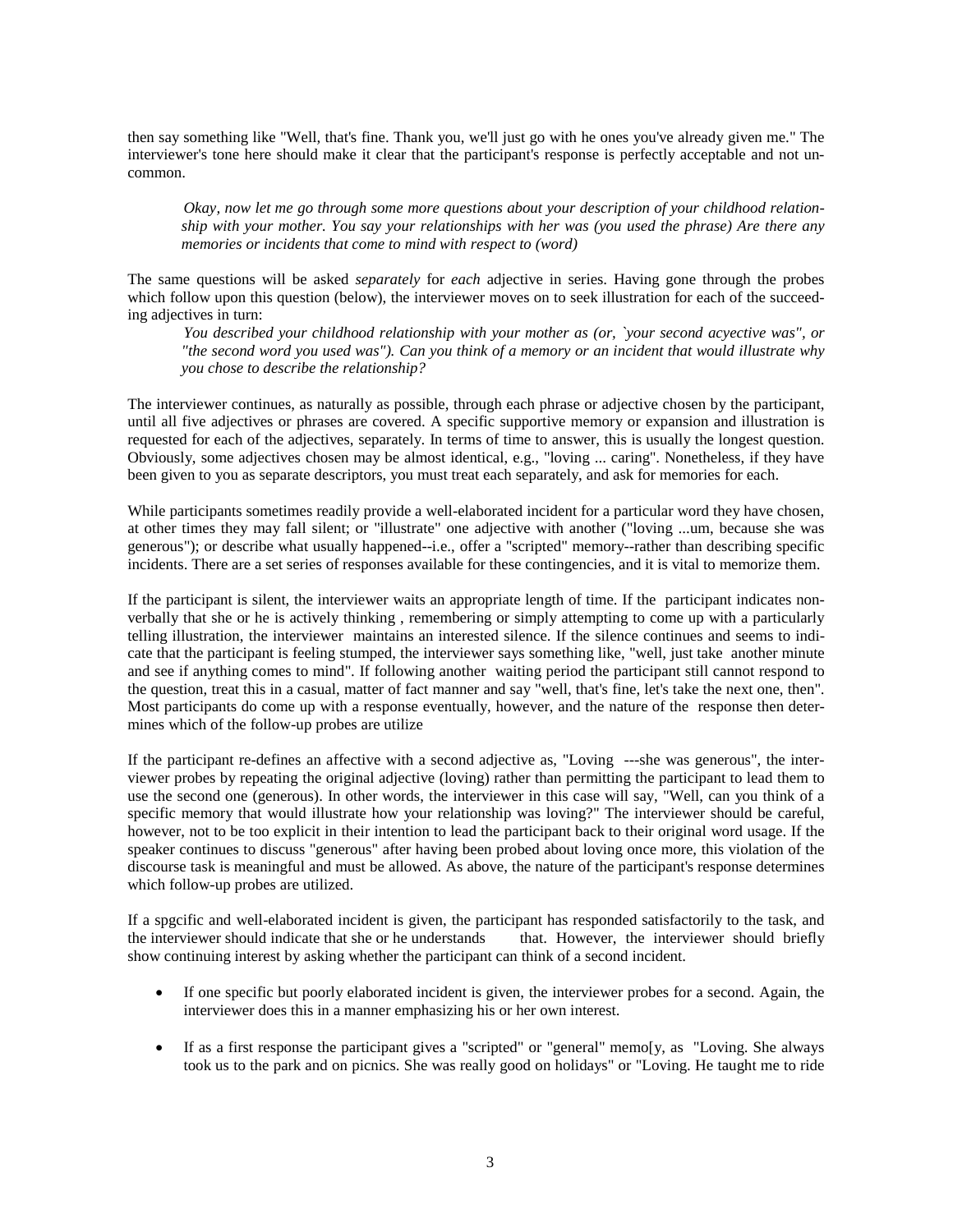a bike"--the interviewer says, "Well, that's a good general description, but I'm wondering if there was a particular time that happened, that made you think about it as loving?"

- If the participant does now offer a specific memory, briefly seek a second memory, as above. If another scripted memory is offered instead, or if the participant responds "I just think that was a loving thing to do", the interviewer should be accepting, and go on to the next adjective. Here as elsewhere the interviewer's behavior indicates that the participant's response is satisfactory.
- *4. Now I'd like to ask you to choose five adjectives or words that reflect your childhood relationship with your father, again starting from as far back as you can remember in early childhood--as early as you can go, but again say, age 5 to 12 is fine. I know this may take a bit of time, so go ahead and think again for a minute...then I'd like to ask you why you chose them. I'll write each one down as you give them to me. (Interviewer repeats with probes as above).*

#### *5. Now I wonder if you could tell me, to which parent did you feel the closest, and why? Why isn't there this feeling with the other parent?*

By the time you are through with the above set of questions, the answer to this one may be obvious, and you may want to remark on that *("You've already discussed this* a bit, but I'd like to ask about it briefly anyway..."). Futhermore, while the answer to this question may indeed be obvious for many participants, some--particularly those who describe both parents as loving--may be able to use it to reflect further on the difference in these two relationships.

#### *6. When you were upset as a child, what would you do?*

This is a critical question in the interview, and variations in the interpretation of this question are important. Consequently, the participant is first encouraged to think up her own interpretations of "upset", with the interviewer pausing quietly to indicate that the question is completed, and that an answer is requested.

Once the participant has completed her own interpretation of the question, giving a first answer, begin on the following probes. Be sure to get expansions of every answer. If the participant states, for example, "I withdrew", probe to understand what this research participant means by "withdrew". For example, you might say, "And what would you do when you withdrew?"

The interviewer now goes on to ask the specific follow-up questions below. These questions may appear

similar, but they vary in critical ways, so the interviewer must make sure that the participant thinks through

each question separately. This is done by placing vocal stress on the changing contexts (as we have indicated

by underlining).

*-----When you were Upset emotionally when you were little, what would you do?* (Wait for participant's reply). *Can you think of a specific time that happened?* 

*-----Can you remember what would happen when you were hurt. physically?* (Wait for participant's reply). *Again, do any specific incidents (or, do any other incidents) come to mind?* 

*-----Were you ever M when you were little?* (Wait for participant's reply). Do *you remember what would happen?* 

When the participant describes going to a parent, see first what details they can give you spontaneously. Try to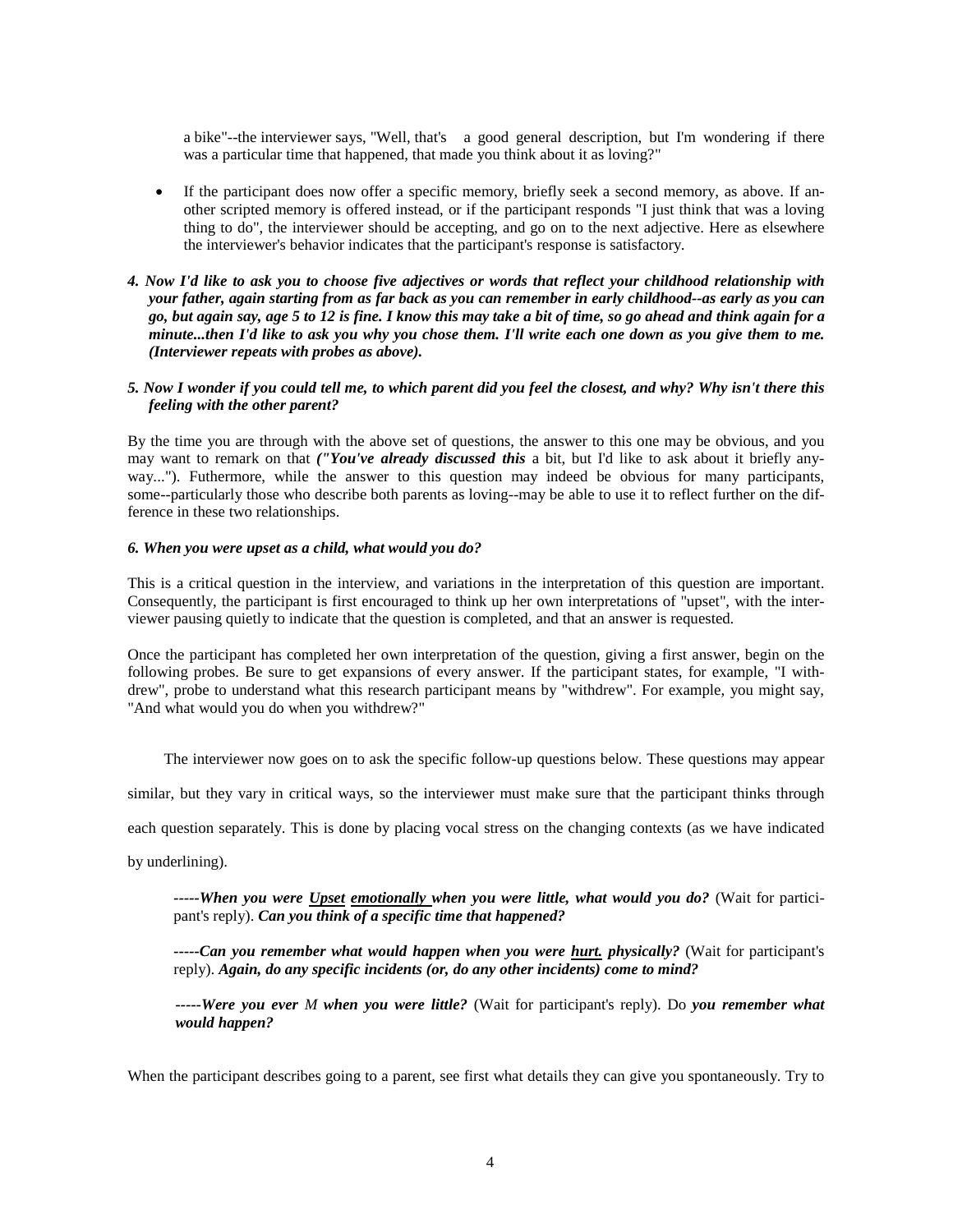get a sense of how the parent or parents responded, and then when and if it seems appropriate you can briefly ask one or two clarifying questions.

Be sure to get expansions of every answer. Again, if the participant says "I withdrew", for example, probe to see what the participant means by this, i.e., what exactly she or he did, or how exactly they felt, and if they can elaborate on the topic.

If the participant has not spontaneously mentioned being held by the parent in response to any of the above questions, the interviewer can ask casually at the conclusion to the series, *"I was just wondering, do you remember being held by either of your parents at any of these times--I mean, when you were upset, or hurt, or ill?"* 

In earlier editions of these guidelines, we suggested that if the participant answers primarily in terms of responses by one of the parents, the interviewer should go through the above queries again with respect to the remaining parent. This can take a long time and distract from the recommended pacing of the interview. Consequently, it is no longer required.

#### *What is the first time you remember being separated from your parents?*

*- - -How did you respond? Do you remember how your parents responded?* 

*- - -Are there any other separations that stand out in your mind?* 

Here research participants often describe first going off to nursery school, or to primary school, or going camping.

In this context, participants sometimes spontaneously compare their own responses to those of other children. This provides important information regarding the participant's own overall attitude towards attachment, so be careful not to cut any such descriptions or comparisons short.

# *8. Did you ever feel rejected as a young child? Of course, looking back on it now, you may realize it wasn't really rejection, but what I'm trying to ask about here is whether you remember ever having rejected in childhood*

*-----How old were you when you first felt this way, and what did you do?* 

*----Why do you think your parent did those things--do you think he/she realized he/she was rejecting you?* 

 Interviewer may want to add a probe by refraining the question here, especially if no examples are forthcoming. The probe we suggest here is, *Did you ever feel pushed away or ignored?"*  Many participants tend to avoid this in terms of a positive answer. *So, were you ever frightened or worried as a child?* 

Let the research participant respond "freely" to this question, defining the meaning for themselves. They may ask you what the question means, and if so, simply respond by saying "It's just a more general question". Do not probe heavily here. If the research participant has had traumatic experiences which they elect not to describe, or which they have difficulty remembering or thinking about, you should not insist upon hearing about them. They will have a second, brief opportunity to discuss such topics later.

#### *9. Were your parents ever threatening with you in any way - maybe for discipline, or even jokingly?*

*-----Some people have told us for example that their parents would threaten to leave them or send them away from home.* 

-----(Note to researchers). In particular communities, some specific kind of punishment not generally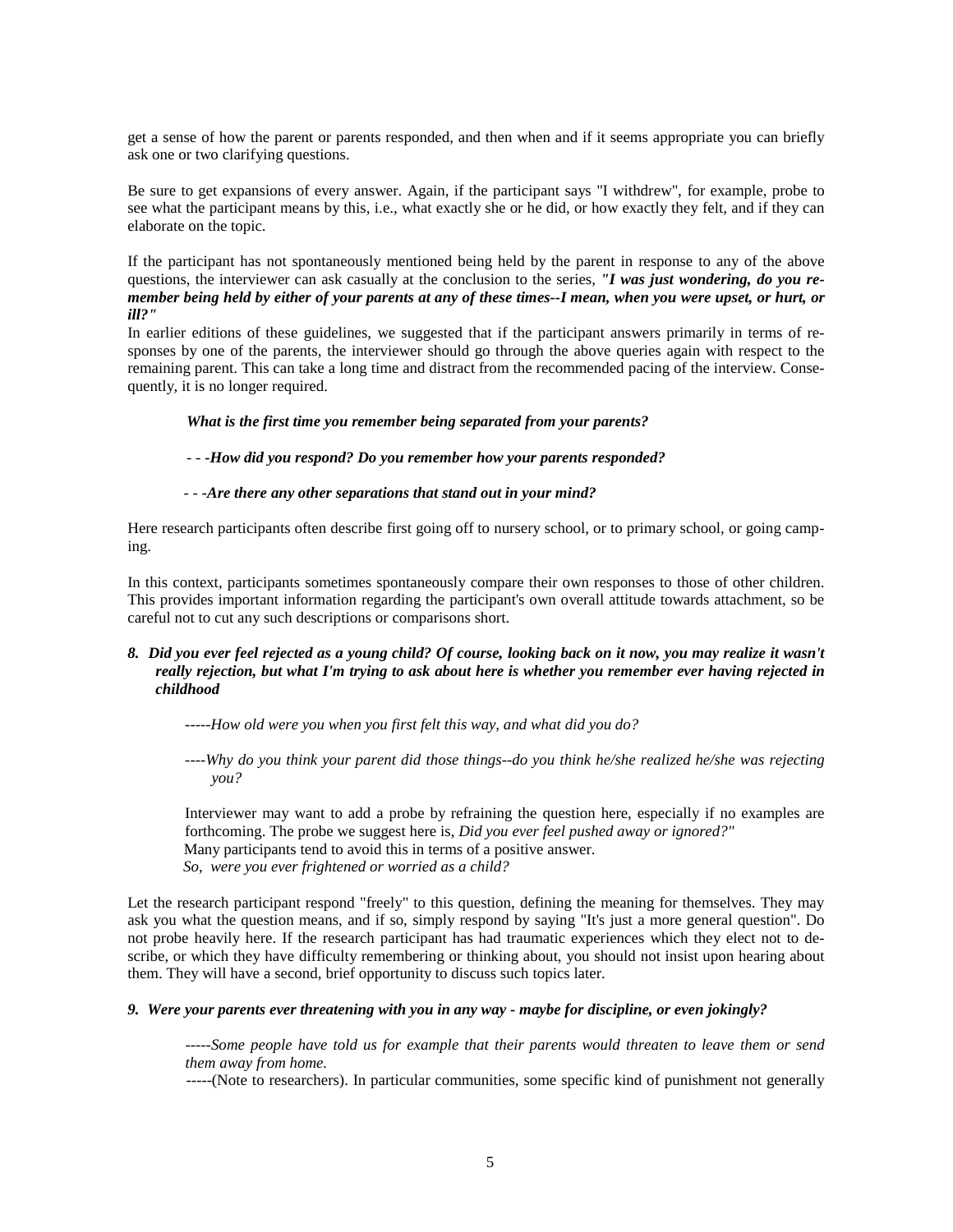considered fully abusive is common, such as "the silent treatment", or "shaming", etc. One question regarding this one selected specific form of punishment can be inserted here, as for example, *'Some people have told us that their parents would use the silent treatment---did this ever happen with your parents?':* The question should then be treated exactly as threatening to send away from home, i.e., the participant is free to answer and expand on the topic if she or he wishes, but there are no specific probes. The researcher should not ask about more than one such specific (community) form of punishment, since queries regarding more than one common type will lead the topic away from its more general intent (below).

*Some people have memories* of *threats or* of *some kind* of *behavior that was abusive.* 

*-----Did anything like this ever happen to you, or in your family?* 

*-----How old were you at the time? Did it happen frequently?* 

*-----Do you feel this experience affects you now as an adult?* 

*-----Does it influence your approach to your own child?* 

*-----Did you have any such experiences involving people outside your family?* 

If the participant indicates that something like this did happen outside the family, take the participant throught the same probes *(age? frequency? affects you now as an adult? Influences your approach to your own child?).*  Be careful with this question, however, as it is clinically sensitive, and by now you may have been asking the participant difficult questions for an extended period of time.

Many participants simply answer "no" to these questions. Some, however, describe abuse and may some suffer distress in the memory. When the participant is willing to discuss experiences of this kind, the interviewer must be ready to maintain a respectful silence, or to offer active sympathy, or to do whatever may be required to recognize and insofar as possible to help alleviate the distress arising with such memories.

If the interviewer suspects that abuse or other traumatic experiences occurred, it is important to attempt to ascertain the specific details of these events insofar as possible. In the coding and classification system which accompanies this interview, *distressing experiences cannot be scored for Unresolved /disorganized responses unless the researcher is able to establish that abuse (as opposed to just heavy spanking, or light hitting with a spoon that was not frightening) occurred.* 

Where the nature of a potentially physically abusive (belting, whipping, or hitting) experience is ambiguous, then, the interviewer should try to establish the nature of the experience in a light, matter-of-fact manner, without excessive prodding. If, for example, the participant says "I got the belt" and stops, the interviewer asks, "And what did getting the belt mean?". After encouraging as much spontaneous expansion as possible, the interviewer may still need to ask, again in a matter-of-fact tone, how the participant responded or felt at the time. "Getting the belt" *in itself will* not qualify as abuse within the adult attachment scoring and classification systems, since in some households and communities this is a common, systematically but not harshly imposed experience. Being belted heavily enough to overwhelmingly frighten the child for her physical welfare at the time, being belted heavily enough to cause lingering pain, and/or being belted heavily enough to leave welts or bruises will qualify.

In the case of sexual abuse as opposed to battering, the interviewer will seldom need to press for details, and should be very careful to follow the participant's lead. Whereas on most occasions in which a participant describes themselves as sexually abused the interviewer and transcript judge will have little need to probe further, occasionally a remark is ambiguous enough to require at least mild elaboration. If, for example, the participant states `and I just thought he could be pretty sexually abusive', the interviewer will ideally follow-up with a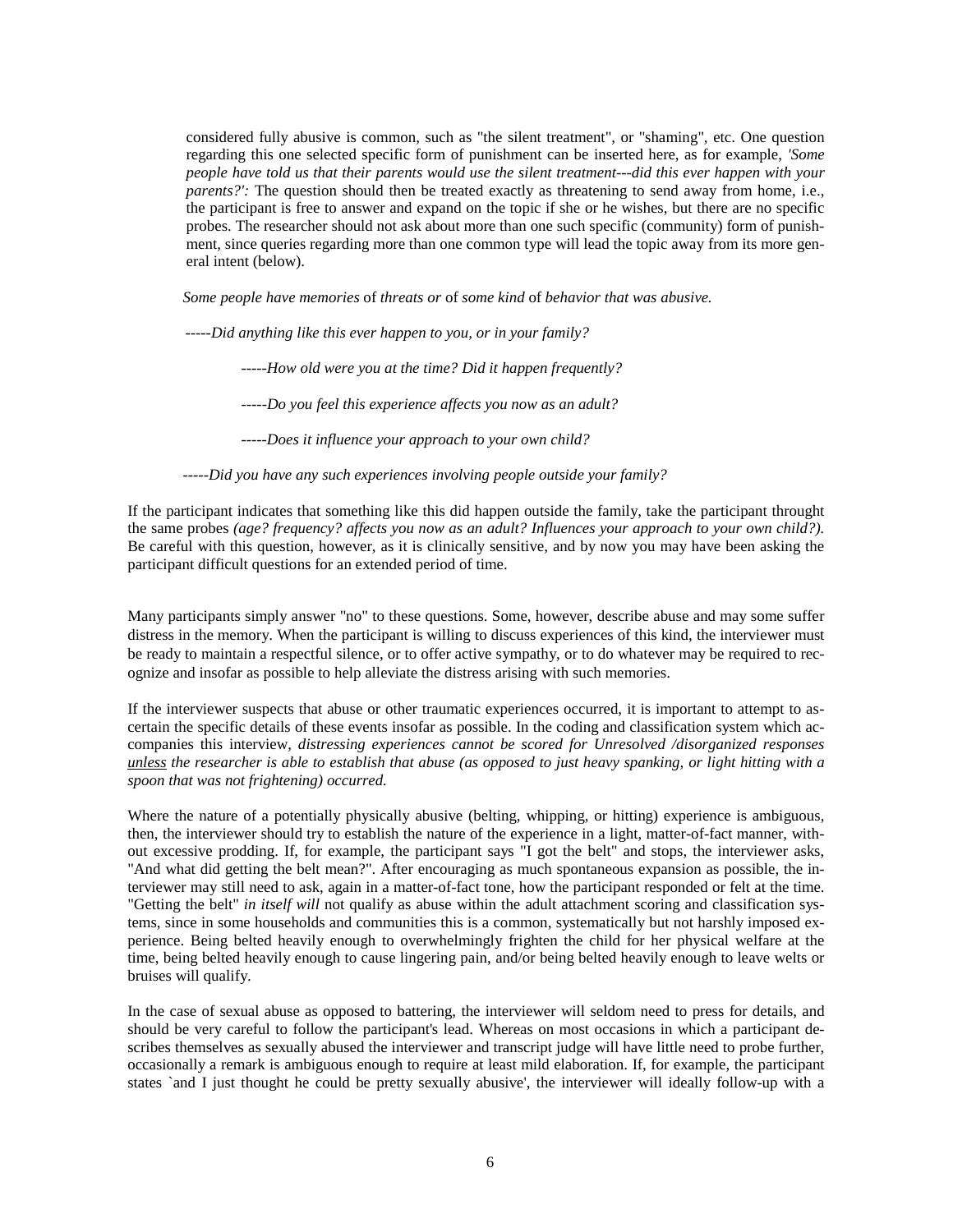query such as, ` well, could you tell me a little about what was happening to make you see him as sexually abusive?'. Should the participant reply that the parent repeatedly told off-color jokes in her company, or made untoward remarks about her attractiveness, the parent's behavior, though insensitive, will not qualify as sexually abusive within the accompanying coding system. Before seeking elaboration of any kind, however, the interviewer should endeavor to determine whether the participant seems comfortable in discussing the incident or incidents.

All querying regarding abuse incidents must be conducted in a matter-of-fact, professional manner. The interviewer must use good judgment in deciding whether to bring querying to a close if the participant is becoming uncomfortable. At the same time, the interviewer *must not avoid the topic or give the participant the impression that discussion of such experiences is unusual.* Interviewers sometimes involuntarily close the topic of abuse experiences and their effects, in part as a well-intentioned and protective response towards participants who in point of fact would have found the discussion welcome.

*Participants who seem to be either thinking about or revealing abuse experiences for the first time-- "No, nothing ....no... well, 1, I haven't thought, remembered this for, oh, years, but ...maybe they used to... tie me.... "-- must be handled with special care,* and should *not* be probed unless they clearly and actively seem to want to discuss the topic. If you sense that the participant has told you things they have not previously discussed or remembered, special care must be taken at the end of the interview to ensure that the participant does not still suffer distress, and feels able to contact the interviewer or project director should feelings of distress arise in the future.

In such cases the participant's welfare must be placed above that of the researcher. While matter-of-fact, professional and tactful handling of abuse-related questions usually makes it possible to obtain sufficient information for scoring, the interviewer must be alert to indications of marked distress, and ready to tactfully abandon this line of questioning where necessary. Where the complete sequence of probes must be abandoned, the interviewer should move gracefully and smoothly to the next question, as though the participant had in fact answered fully.

# *10. In general, how do you think your overall experiences with your parents have affected your adult personality?*

 The interviewer should pause to indicate she or he expects the participant to be thoughtful regarding this question, and is aware that answering may require some time.

# *Are there any aspects to your early experiences that you feel were a set-back in your development?*

In some cases, the participant will already have discussed this question. Indicate, as usual, that you would just like some verbal response again anyway, "for the record".

It is quite important to know whether or not a participant sees their experiences as having had a negative effect on them, so the interviewer will follow-up with one of the two probes provided directly below. The interviewer must stay alert to the participant's exact response to the question, since the phrasing of the probe differs according to the participant's original response.

If the participant has named one or two setbacks, the follow-up probe used is:

# *---Are there any other aspects of your early experiences, that you think might have held your development back, or had a negative efect on the way you turned out?*

If the participant has understood the question, but has not considered anything about early experiences a setback, the follow-up probe used is: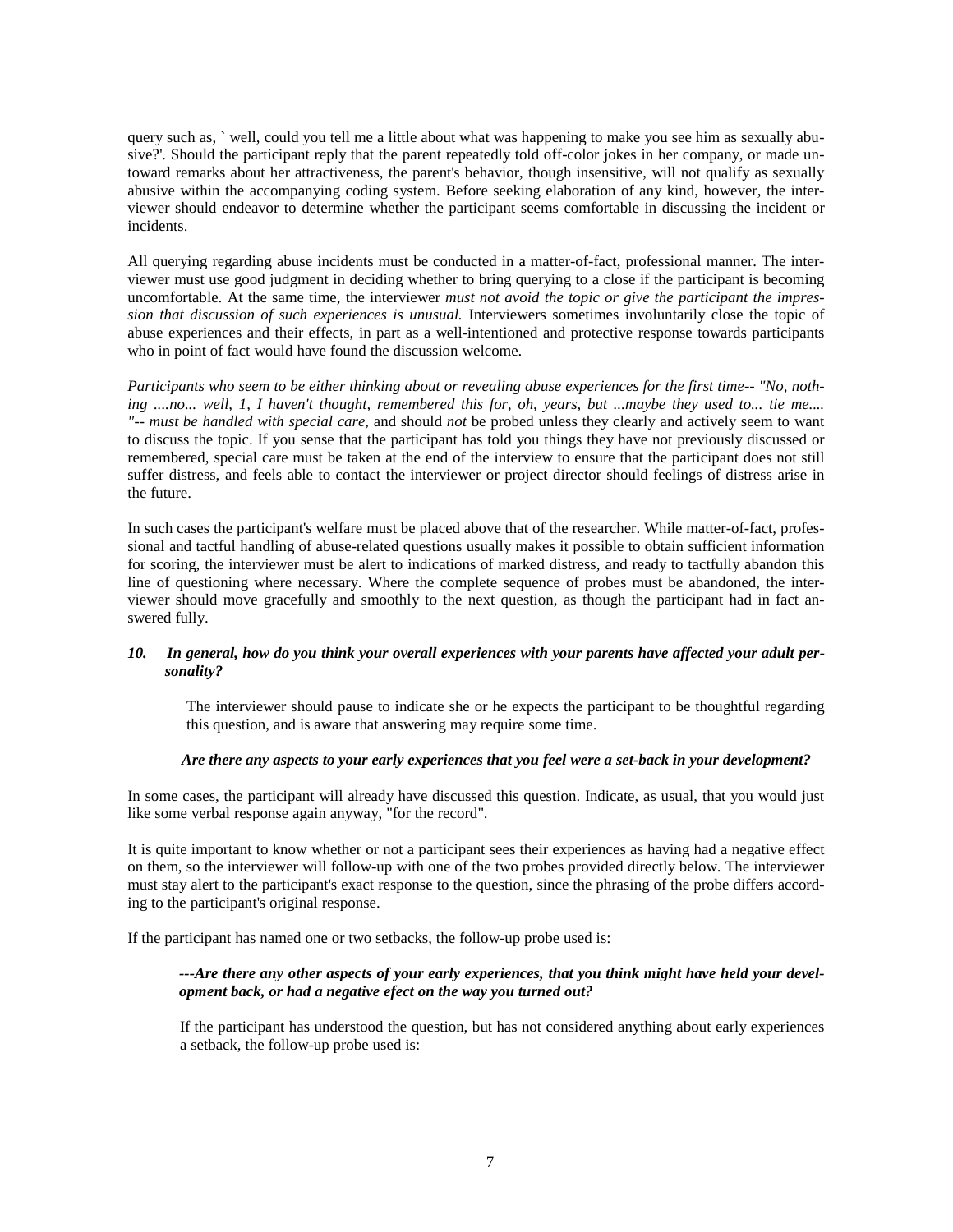#### *---Is there any thin about your early experiences that you think might have held your development back, or had a negative effect on the way you turned out?*

Although the word *anything* receives some vocal stress, the interviewer must be careful not to seem to be expressing impatience with the participant's previous answer. The stress simply implies that the participant is being given another chance to think of something else she or he might have forgotten a moment ago.

RE: PARTICIPANTS WHO DON'T SEEM TO UNDERSTAND THE TERM, SETBACK. A few participants aren't familiar with the term, *set-back.* If after a considerable wait for the participant to reflect, the participant seems simply puzzled by the question, the interviewer says,

*"Well, not everybody uses terms like set-back for what I mean here. I mean, was there anything about your early experiences, or any parts* of *your early experiences, that you think might have held your development back, or had a negative effect on the way you turned out?"* 

In this case, this becomes the main question, and the probe becomes

*-Is there anything else about your early experiences that you think might have held your development back, or had a negative effect on the way you turned out?* 

#### *11. Why do you think your parents behaved as they did during your childhood?*

 This question is relevant even if the participant feels childhood experiences were entirely positive. For participants reporting negative experiences, this question is particularly important.

# *12. Were there any other adults with whom you were close, like parents, as a child?*

*--- Or any other adults who were especially important to you, even though not parental?* 

Give the participant time to reflect on this question. This is the point at which some participants will mention housekeepers, au pairs, or nannies, and some will mention other family members, teachers, or neighbors.

Be sure to find out ages at which these persons were close with the participant, whether they had lived with the family, and whether they had had any caregiving responsibilities. In general, attempt to determine the significance and nature of the relationship.

# *13. Did you experience the loss of a parent or other close loved one while you were a young child--for example, a sibling, or a close family member?*

(A few participants understand the term "loss" to cover brief or long-term separations from living persons, as, "I lost my mom when she moved South to stay with her mother". If necessary, clarify that you are referring to death only, i.e. specifically to loved ones who had died).

*-----Could you tell me about the circumstances, and how old you were at the time?* 

*-----How did you respond at the time?* 

*-----Was this death sudden or was it expected?* 

*-----Can you recall your feelings at that time?* 

*-----Have your feelings regarding this death changed much over time?* 

If not volunteered earlier. *Did you attend the funeral, and what was this like for you?*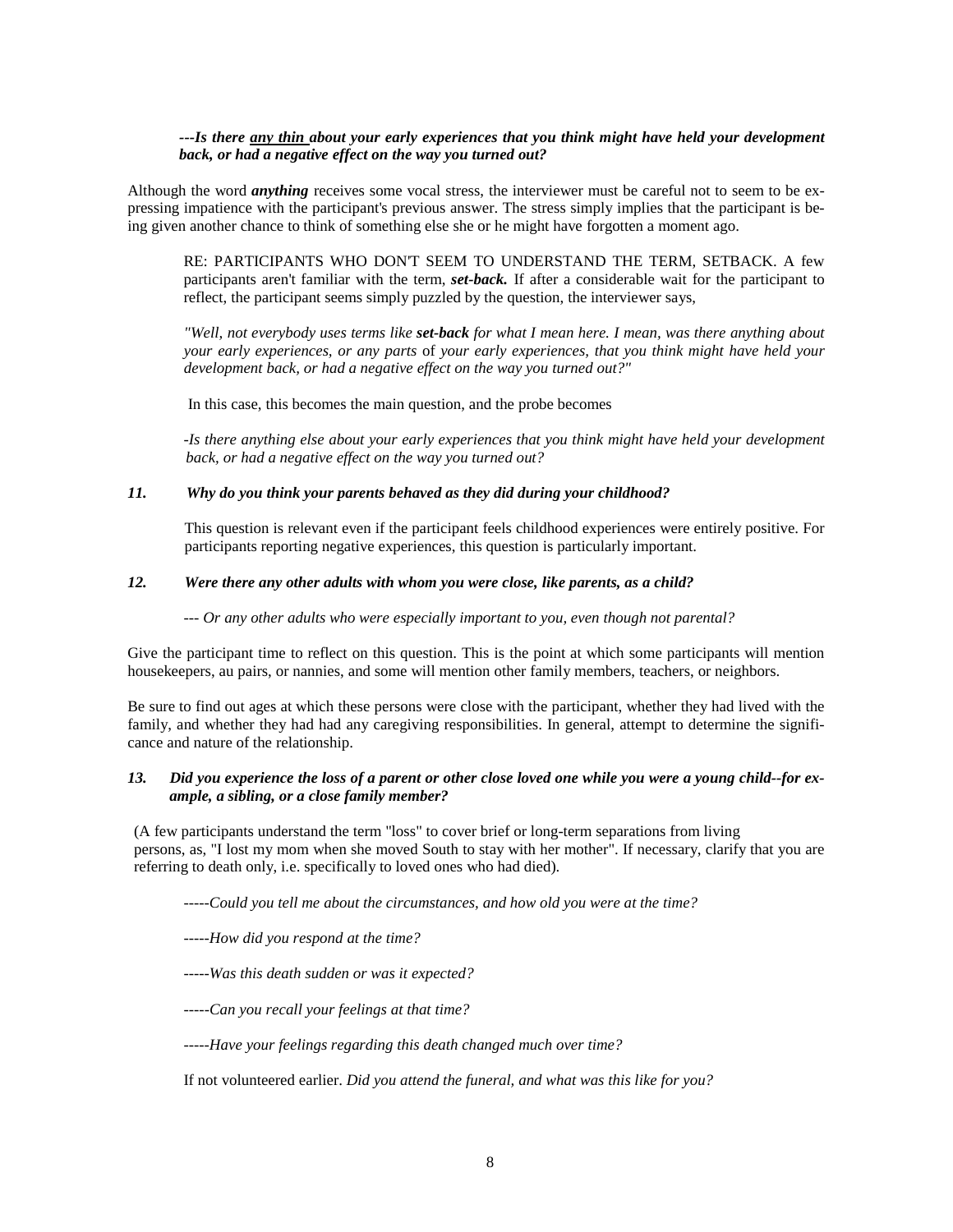If loss of a parent or *sibling. What would you say was the effect on your (other parent) and on your household, and how did this change over the years?* 

*-----Would you say this loss has had an effect on your adult personality?* 

-----Were relevant *How does it affect your approach to your own child?* 

# *13a. Did you lose any other important persons during your childhood?*  (Same queries--again, this refers to people who have died rather than separation experiences).

# *13b. Have you lost other close persons, in adult years? (Same queries).*

Be sure that the response to these questions covers loss of any siblings, whether older or younger, loss of grandparents, and loss of any person who seemed a "substitute parent" or who lived with the family for a time. Some individuals will have been deeply affected by.

Probe any loss which seems important to the participant, including loss of friends, distant relatives, and neighbors or neighbor's children. Rarely, the research participant will seem distressed by the death of someone who they did not personally know (often, a person in the family, but sometimes someone as removed as the friend of a friend).

If a participant brings up the suicide of a friend of a friend and seems distressed by it, the loss *should be fully*  probed. The interviewer should be aware, then, that speakers may be assigned to the unresolved/disorganized adult attachment classification as readily for lapses in monitoring occurring during the discussion of the death of a neighbor's child *experienced during the adult* years as for loss of a parent in childhood.

Interviewing research participants regarding loss obviously requires good clinical judgment. At maximum, only four to five losses are usually fully probed. In the case of older research participants or those with traumatic histories, there may be many losses, and the interviewer will have to decide on the spot which losses to probe. No hard and fast rules can be laid out for determining which losses to skip, and the interviewer must to the best of his or her ability determine which losses--if there are many--are in fact of personal significance to the participant. Roughly, in the case of a participant who has lost both parents, spouse, and many other friends and relatives by the time of the interview, the interviewer might elect to probe the loss of the parents, the spouse, and "any other loss which you feel may have been especially important to you". If, however, these queries seem to be becoming wearying or distressing for the participant, the interviewer should acknowledge the excessive length of the querying, and offer to cut it short.

# *14. Other than any difficult experiences you've already described, have you had any other experiences which you should regard as potentially traumatic?*

Let the participant free-associate to this question, then clarify if necessary with a phrase such as, *I mean, any experience which was overwhelmingly and immediately terrifying.*

This question is a recent addition to the interview. It permits participants to bring up experiences which may otherwise be missed, such as scenes of violence which they have observed, war experiences, violent separation, or rape.

Some researchers may elect not to use this question, since it is new to the 1996 protocol. If you do elect to use it, it must of course be used with all subjects in a given study.

The advantage of adding this question is that it may reveal lapses in reasoning or discourse specific to traumatic experiences other than loss or abuse.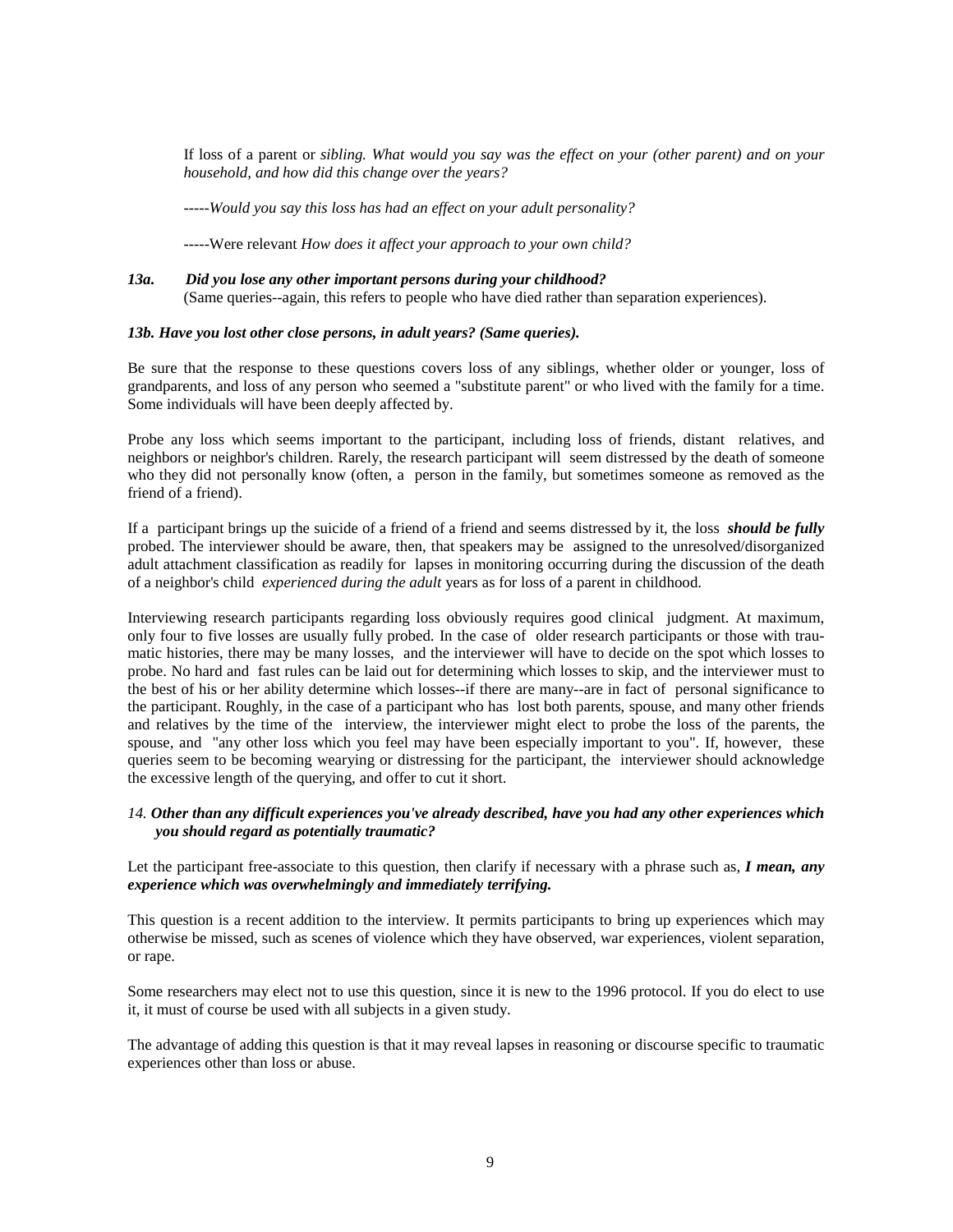Be very careful, however, not to permit this question to open up the interview to all stressful, sad, lonely or upsetting experiences which may have occurred in the subject's lifetime, or the purpose of the interview and of the question may be diverted. It will help if your tone indicates that these are rare experiences.

Follow up on such experiences with probes only where the participant seems at relative ease in discussing the event, and/or seems clearly to have discussed and thought about it before.

Answers to this question will be varied. Consequently, exact follow-up probes cannot be given in advance, although the probes succeeding the abuse and loss questions may serve as a partial guide. In general, the same cautions should be taken with respect to this question as with respect to queries regarding frightening or worrisome incidents in childhood, and experiences of physical or sexual abuse. Many researchers may elect to treat this question lightly, since the interview is coming to a close and it is not desirable to leave the participant reviewing too many difficult experiences just prior to leave taking.

# *15. Now 1'd like to ask you a few more questions about your relationship with your pants. Were there many changes in your relationship with your parents (or remaining parent) after childhood? We'll get to the present in a moment, but right now 1 mean changes occurring roughly between your childhood and your adulthood?*

Here we are in part trying to find out, *indirectly* (1) whether there has been a period of rebellion from the parents, and (2) also indirectly, whether the participant may have rethought early unfortunate relationships and "forgiven" the parents. Do not ask anything about forgiveness directly, however--this will need to come up spontaneously. This question also gives the participant the chance to describe any changes in the parents behavior, favorable or unfavorable, which occurred at that time.

# *16. Now I'd like to ask you, what is your relationship with your parents (or remaining parent) like for you now as an adult? Here I am asking about your current relationship.*

*----Do you have much contact with your parents at present?* 

*----What would you say the relationship with your parents is like currently?* 

*---Could you tell me about any (or any other) sources of dissatisfaction in your current relationship with your parents? any special (or any other) sources of special satisfaction?* 

This has become a critical question within the Adult Attachment Interview, since a few participants who had taken a positive stance towards their parents earlier suddenly take a negative stance when asked to describe current relationships. As always, the interviewer should express a genuine interest in the participant's response to this question, with sufficient pause to indicate that a reflective response is welcome.

# *17. I'd like to move now to a different sort of question--it's not about your relationship with your parents, instead it's about an aspect of your current relationship with (specific child of special interest to the researcher, or all the participant's children considered together). How do you respond now, in terms* **of**  *feelings, when you separate from your child / children?* (For adolescents or individuals without children, see below).

Ask this question exactly as it is, without elaboration, and be sure to give the participant enough time to respond. Participants may respond in terms of leaving child at school, leaving child for vacations, etc., and this is encouraged. What we want here are the participant's feelings about the separation. This question has been very helpful in interview analysis, for two reasons. In some cases it highlights a kind of role-reversal between parents and child, i.e., the participant may in fact respond as though it were the child who was leaving the parent alone, as though the parent was the child. In other cases, the research participant may speak of a fear of loss of the child, or a fear of death in general. When you are certain you have given enough time (or repeated or clarified the question enough) for the participant's natural ly-occuring response, then (and only then) add the following probe: